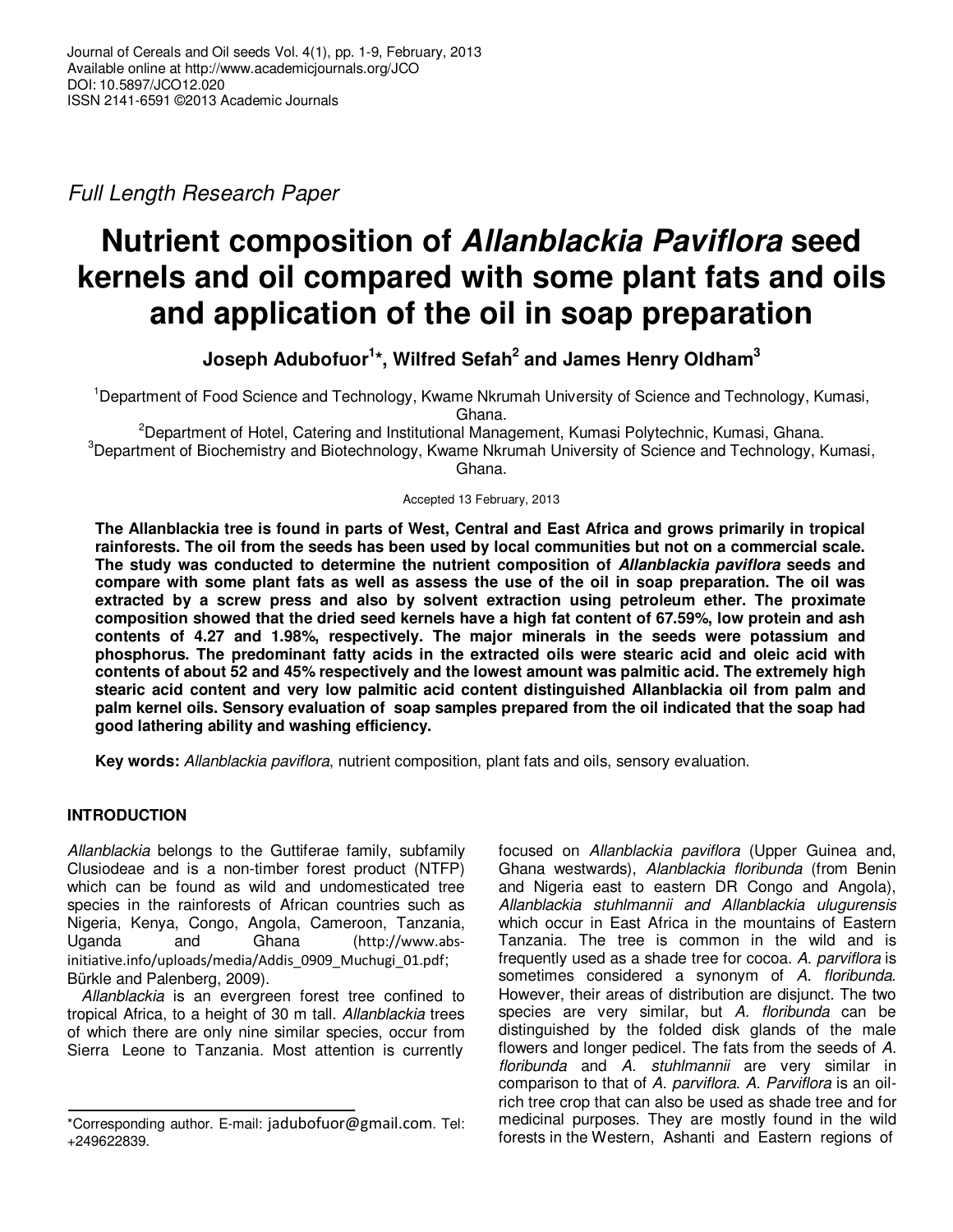Ghana (Ofori et al., 2008; Orwa and Oyen, 2007; Stucki, 2005).

In Ghana and from the uplands of the Eastern Arc Mountains in Tanzania to the lowlands of Sierra Leone in West Africa, the oil-rich seeds of the Allanblackia tree have been harvested by local communities for generations for food, to make cooking oil, and in more recent times for soap, similar to Elaeis palm oil, but have not been used on a commercial scale. Allanblackia oil has a higher melting point and in cooking it can congeal before the food is eaten. Originally collected mainly from the wild, the domestication of this tree and increased demand for the oil is an opportunity to boost incomes for African farmers. The increase in demand has come from potential uses of the oil identified by the international company Unilever for use in food products like spreads; vegetable based dairy products and ice cream. The seeds are valued because of the highly nutritive oil which can be used in the food and cosmetic industries (Buss and Tissari, 2010; Bürkle and Palenberg, 2009). Seeds and fruits are edible. The seeds yield vegetable fat while the bitter seedcake is used as an animal feed (Orwa et al., 2009). The seed oil of A. paviflora is of prime importance as a foreign exchange earner and is being developed as a rural based enterprise in many African countries notably Ghana, Nigeria, Cameroon and Tanzania (Shrestha and Akangaamkum, 2008).

Allanblackia oil is very similar to current oils in that it consists of familiar triglycerides in commonly used vegetable oils. It contains minor constituents like tocopherol and has good storage stability. The oil can also be mixed with other fats and oils to modify physical properties. Its composition and relatively high melting point makes the fat a valuable raw material that can be used without transformation to improve the consistency of margarines, cocoa butter substitutes and similar products. On a commercial scale, the use of the oil has been at a low level. In most parts of Africa, the traditional use has decreased over the last 50 years and been in favour of other liquid oils. Nevertheless, Allanblackia has been identified by FAO as a crop of high potential interest to the development of rural communities and the seed oil has the potential to become a new profitable and sustainable raw material which could be recognized internationally

(http://www.allanblackiaghana.com/pages/FAG.html).

The objectives of this research work was to determine the nutrient composition of Allanblackia seed oil and compare with some plant fats and also to assess the use of the oil in soap preparation.

## **MATERIALS AND METHODS**

## **Source and preparation of A. paviflora seeds**

The seeds of A. paviflora used for the study were manually removed from the fruits obtained from a village in New-Edubease in the Ashanti Region of Ghana. Twenty kilograms (20 kg) of the

seeds were washed and sun dried for three days. The seeds were then stored in polyethylene bags under room temperature for two weeks after which they were dehulled and milled for the analyses. Figures 1 and 2 shows the whole dried dehulled and milled seed kernels of A. paviflora.

## **Proximate analyses of Allanblackia Kernels**

The methods for the determination of the proximate composition of the kernels were based on AOAC (1990). Analyses were carried out in triplicates. Reagents were obtained from the Department of Biochemistry and Biotechnology and Department of Chemistry, KNUST.

#### **Determination of the mineral composition**

In the mineral analyses, 2 g of the dried sample was ashed in a muffle furnace at 600°C for 2 h. The ash was then dissolved in 10 ml of 5 M HCl. The dissolved sample was filtered into a 50 ml volumetric flask and diluted to the 50 ml mark. The sample was then directly analyzed for the minerals. Using the Atomic Absorption Spectrophotometer (AAS) (Model: UNICAM 929AA Spectrophotometer, UK), the mineral analyzed were Sodium (Na), Copper (Cu), Potassium (K), Calcium (Ca), Phosphorus (P) and Manganese (Mn) (James, 1995).

## **Extraction of Allanblackia oil**

Two oil samples were extracted by mechanical and solvent extraction. The mechanical extracted oil (designated as SPO) by means of a screw press was based on the optimum conditions established by Sefah et al. (2010) by heating the sieved milled samples with a moisture content of 13% to a temperature of 100˚C for 2 h. Figure 3 shows the manual screw press used for the mechanical extraction of the oil. Solvent extracted oil (SEO) was by means of the Soxhlet apparatus and extraction was carried out using petroleum ether as the solvent for 16 h.

#### **Qualitative test of phytochemicals in the Allanblackia oil**

Terpenes and carotenoids were determined qualitatively by methods described by Asante (1993) and analyses on saponins and tannins were based on the method outlined by Harbone (1984).

## **Fatty acid profile of Allanblackia oil**

## **Preparation of fatty acid methyl esters**

0.1 g of the oil was dissolved in 20 ml of diethyl ether followed by the addition of 2 ml of 2 M methanolic KOH. The mixture was well corked and then swirled for thorough mixing. It was then centrifuged for 15 min at 250 rpm and aliquots of the organic layer were taken for analyses.

Gas chromatographic method was used for the determination of the fatty acids. The fatty acid analyses was carried out by using a Perkin Elmer, Autosystem XL, Gas Chromatogragh (USA) equipped with a flame ionization detector (FID), coupled to a Varian integrator and chart recorder. A column of diethylene glycol succinate (DEGS) of 15% packed on Chromosorb W-AN-l20 mesh was used. The flow rate of the carrier gas,  $N_2$ , was 22.6 ml/min. and the F.I.D. hydrogen flow rate was 300 ml/min. The GC was set on attenuation 4, column temperature of 160°C and detector temperature of 200°C. Volume injected was 1 µl. Identification and quantification of fatty acids were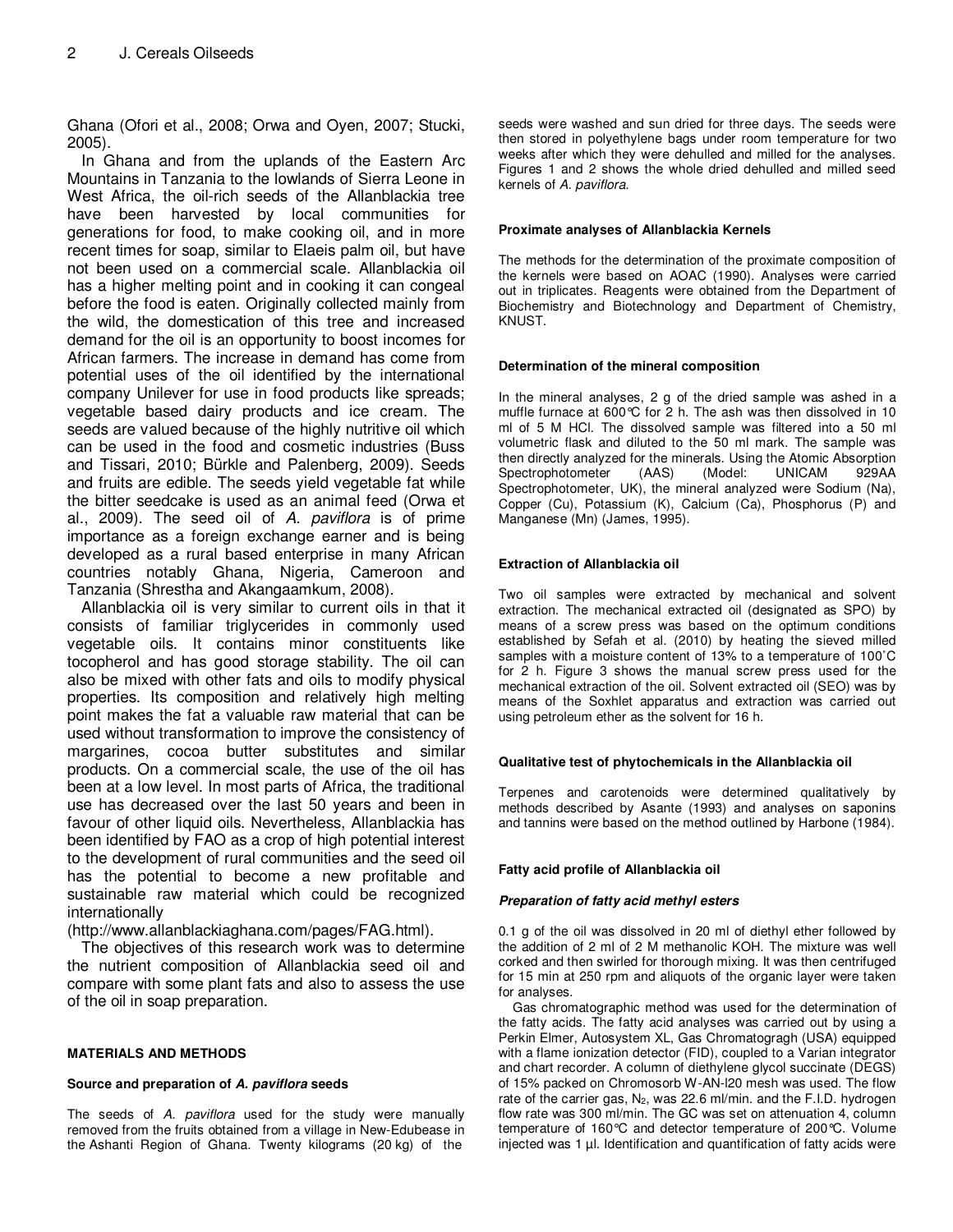

Figure 1. Dehulled seed kernels of Allanblackia parviflora.



**Figure 2.** Milled A. paviflora seed kernels.

based mainly on direct comparison of the gas chromatogram response to available fatty acid methyl ester standards.

#### **Determination of the energy content**

The energy content of the kernels was determined by calculation based on Atwater factors by using 17 kJ/g for protein and carbohydrate and 37 kJ/g for fat.

#### **Preparation of soap from Allanblackia oil**

100 g of the Allanblackia fat was weighed into a 1litre beaker. The oil was then heated and saponification initiated by adding 20 ml of 23.5% NaOH. Sixty (60.0) g NaOH pellets was then added gradually while stirring until saponification was completed (the mixture was no longer oily). Eight grams of salt (NaCl) in the form of saturated solution was then used to grain out the soap. The soap obtained was washed with water and filtered through a linen cloth. It was air-dried and a small amount of water was added to soften it whilst heating. The molten soap was then poured in casts and allowed to dry (Asante, 1993).

#### **Sensory evaluation prepared soap from Allanblackia oil**

The lathering ability, washing efficiency, colour, hardness and odour were physical properties determined by 53 panelists using a seven-point hedonic scale. The score was one (1) for very good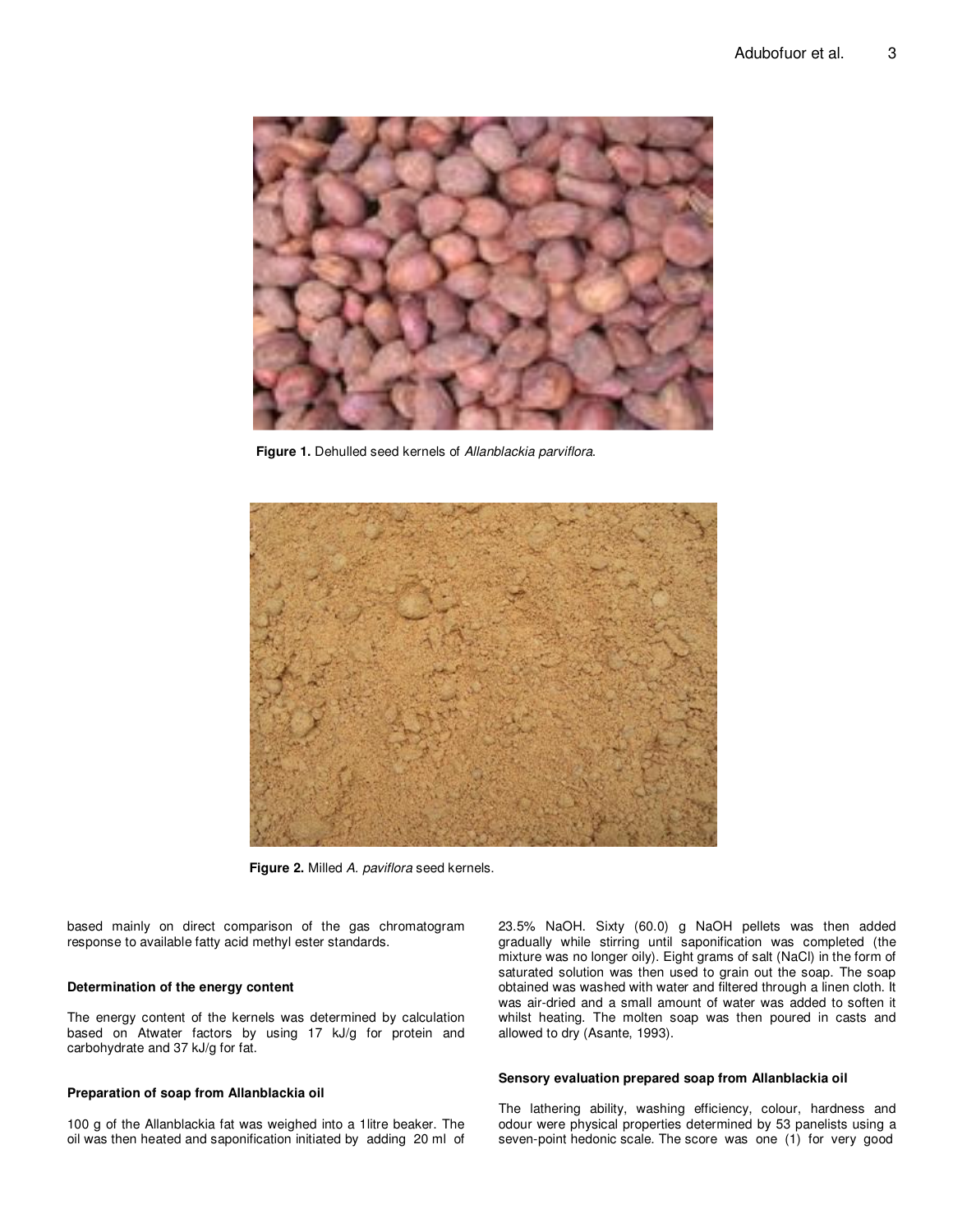

**Figure 3.** Manual screw press used for oil extraction.

and seven (7) for very bad. The colour was assessed by visual inspection whilst the odour was detected by smelling. The hardness was determined by pressing the soap in between the thumb and the third finger. Lather was formed by vigorously shaking the soap in about 200 ml of water between 2 and 5 min. The soap was used to wash an oil-stained cloth to measure its washing efficiency (Asante, 1993).

#### **Chemical properties of prepared soap from Allanblackia oil**

#### **Total fatty matter**

Five grams of the finished soap was dissolved in 30 ml distilled water. The fatty acid was precipitated from the salt (neutral soap) present in the solution with 0.5 M HCl. The solution was filtered and diethyl-ether was added to the precipitated fatty acid to aid drying. The dried fatty acid obtained was then weighed and the percentage fatty acid determined (Asante, 1993; Jolly, 1963).

#### **Free caustic alkali**

Five grams of a sample of the soap was weighed and dissolved in 30 ml of 95% ethanol. A few drops of phenolphthalein indicator and 10 ml of 20% BaCl2 were added. The resulting solution was then

titrated against  $0.05$  M H<sub>2</sub>SO<sub>4</sub>. The volume (v) of the acid obtained was multiplied by the factor 0.31 and divided by the weight of sample taken to obtain the percent Na<sub>2</sub>O present (Asante, 1993; Jolly, 1963).

#### **Statistical analyses**

The data obtained was subjected to statistical analyses using analysis of variance (ANOVA). Differences among the mean values were determined using Duncan's multiple range test.

# **RESULTS AND DISCUSSION**

Table 1 shows the proximate composition and energy content of A. paviflora kernels compared with shea kernels and cocoa beans. The seeds contain a fat that is solid at ambient temperatures. The kernel, which makes up about 60 to 80% of the whole seed weight, contains about 72% fat. In some areas in Africa the seeds are eaten by children as a high-energy snack (Orwa et al., 2009; Orwa and Munjuga, 2007). Allanblackia kernels have comparatively very high content of fat and energy.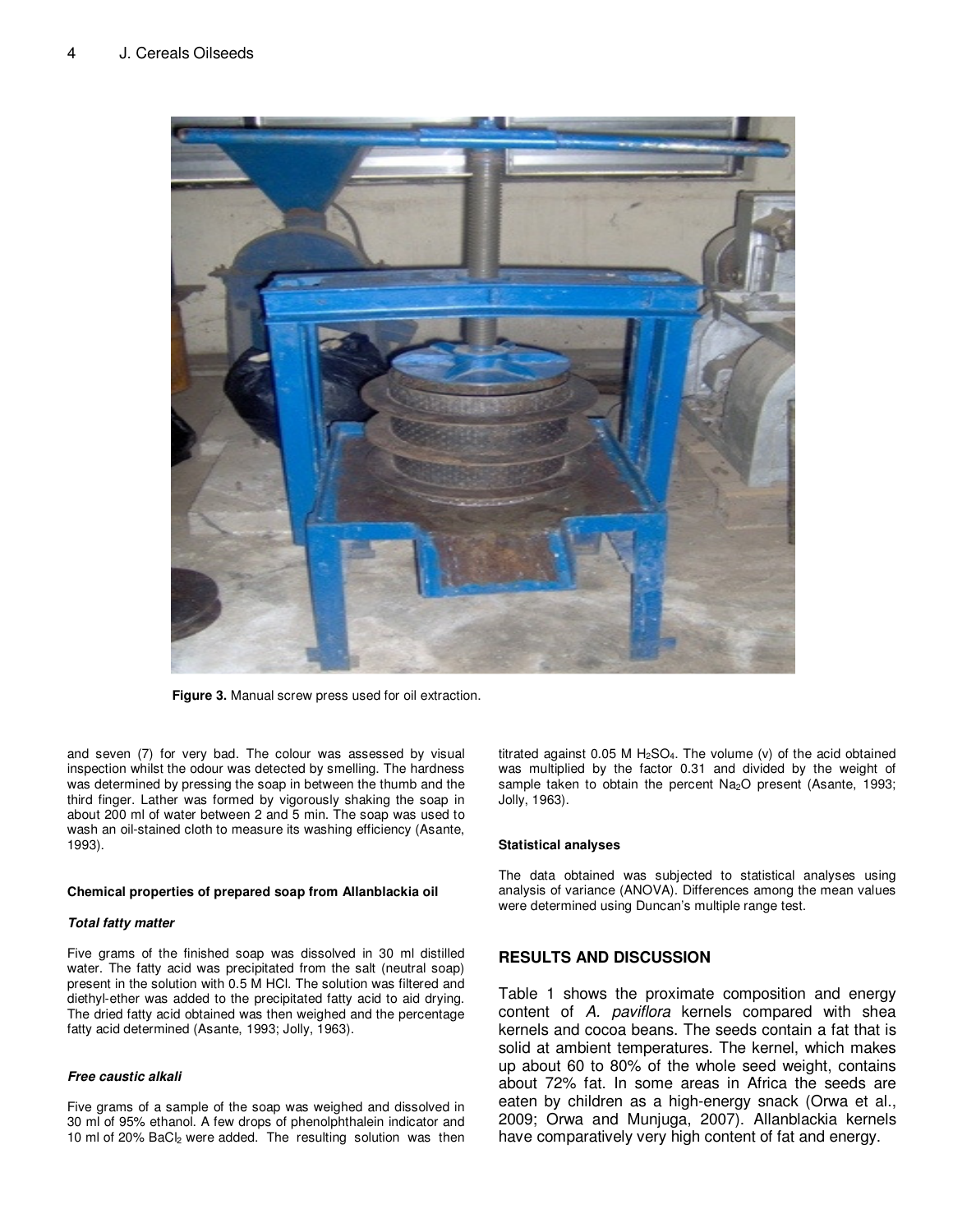| <b>Component</b>  | Allanblackia    | Shea kernels' | Cocoa beans <sup>2</sup> |
|-------------------|-----------------|---------------|--------------------------|
| Moisture (%)      | $3.40 \pm 0.03$ | 3.3           | 5                        |
| Fat $(\%)$        | 67.59± 0.02     | 31.7          | 58                       |
| Protein (%)       | $4.27 \pm 0.01$ | 7.7           | 13                       |
| Ash $(\%)$        | $1.98 + 0.11$   | 4.6           | 3                        |
| Crude Fibre (%)   | $5.70 \pm 0.02$ | 6.2           | 10                       |
| Carbohydrate (%)  | 17.06           | 46.6          | 11                       |
| Energy (kJ/100 g) | 2863.44         | 2085.80       | 2554                     |

**Table 1.** Proximate composition of Allanblackia seed kernels compared with cocoa and shea kernels.

Source: **<sup>1</sup>**Ugese et al. (2010), **<sup>2</sup>** Bockish (1993).

**Table 2.** Mineral content of Allanblackia seed and shea kernels (mg/kg).

| Type of mineral | Allanblackia | Shea kernels <sup>2a</sup> |
|-----------------|--------------|----------------------------|
| Sodium(Na)      | 5.24         | $12.17 \pm 0.83$           |
| Copper (Cu)     | 0.04         |                            |
| Potassium (K)   | 8.41         | $1.55 \pm 0.03$            |
| Manganese (Mn)  | 0.13         | $4.15 \pm 0.78$            |
| Calcium (Ca)    | 0.10         | $0.28 + 0.343$             |
| Phosphorus (P)  | 8.34         |                            |

Source: <sup>2a</sup>Alhassan et al. (2011).

The seeds are comparatively low in protein, ash and fibre content. The results of six minerals analyzed and compared to shea kernels are shown in Table 2. With the exception of potassium, the minerals in shea kernels are higher than the amounts in Allanblackia kernels. The main minerals essential for human body include sodium, potassium, magnesium, calcium and phosphorus and these are required in amounts greater than 50 mg/day. The values obtained for the main minerals were lower than the daily required amounts. The minimum daily requirement of potassium is estimated to be 782 mg. Trace elements such as manganese and copper are essential in concentrations of less than 50 mg/day. The main and trace elements have varied functions in the body and play vital roles in metabolism and the functions of nerves, muscles and enzymatic systems in the human body. The concentration of copper was less than the maximum level of 0.4 mg/kg specified by Codex Allimentarius Commission. Copper is required in trace amounts and is poisonous at high concentrations. Manganese is an important component in a number of systems and is present in all living tissues. The concentration in the seed kernels was lower than the recommended daily intake of 2 to 5 mg (Ronsivalli and Viera, 1992; Belitz et al., 2004; CODEX STAN 211 -1999)

Table 3 shows the results of qualitative tests of the presence of phytochemicals in the Allanblackia oil samples obtained by solvent extraction (SEO) and mechanical extraction (SPO) using the screw press.

Phytochemicals are naturally occurring, biologically active chemical compounds in plants which provide colour, aroma, flavour and also act as a natural defense system for host plants. Carotenoids are plant pigments which are responsible for colour (CFNI, 2005). Tannins contribute to taste in terms of bitterness and astringency. Terpenes impart pleasant smell and exhibit special pharmacological activities. Saponins have potent antifungal properties and have bitter taste (Ajayi et al., 2011; http://www.wileyvch.de/books/sample/3527317864\_c01.pdf). The tests indicated the absence of carotenoids, terpenes, saponins and tannins in both samples. It could however be that some of these phytochemicals were present in very small quantities below detection by the methods used in the analyses.

# **Fatty acid profile of Allanblackia oil and its comparison with other vegetable fats**

The fatty acid profile of Allanblackia oil and its comparison with other vegetable fats is shown in Tables 4 and 5. The Allanblackia seed oil is low in palmitic acid and is solid at room temperature. The fatty acid composition of stearic acid and oleic acid has been reported to range from 45 to 58 and 40 to 51% respectively (Orwa and Munjuga, 2007). The values obtained for the two samples in Table 3 fell within the reported ranges. In Table 5, which shows the average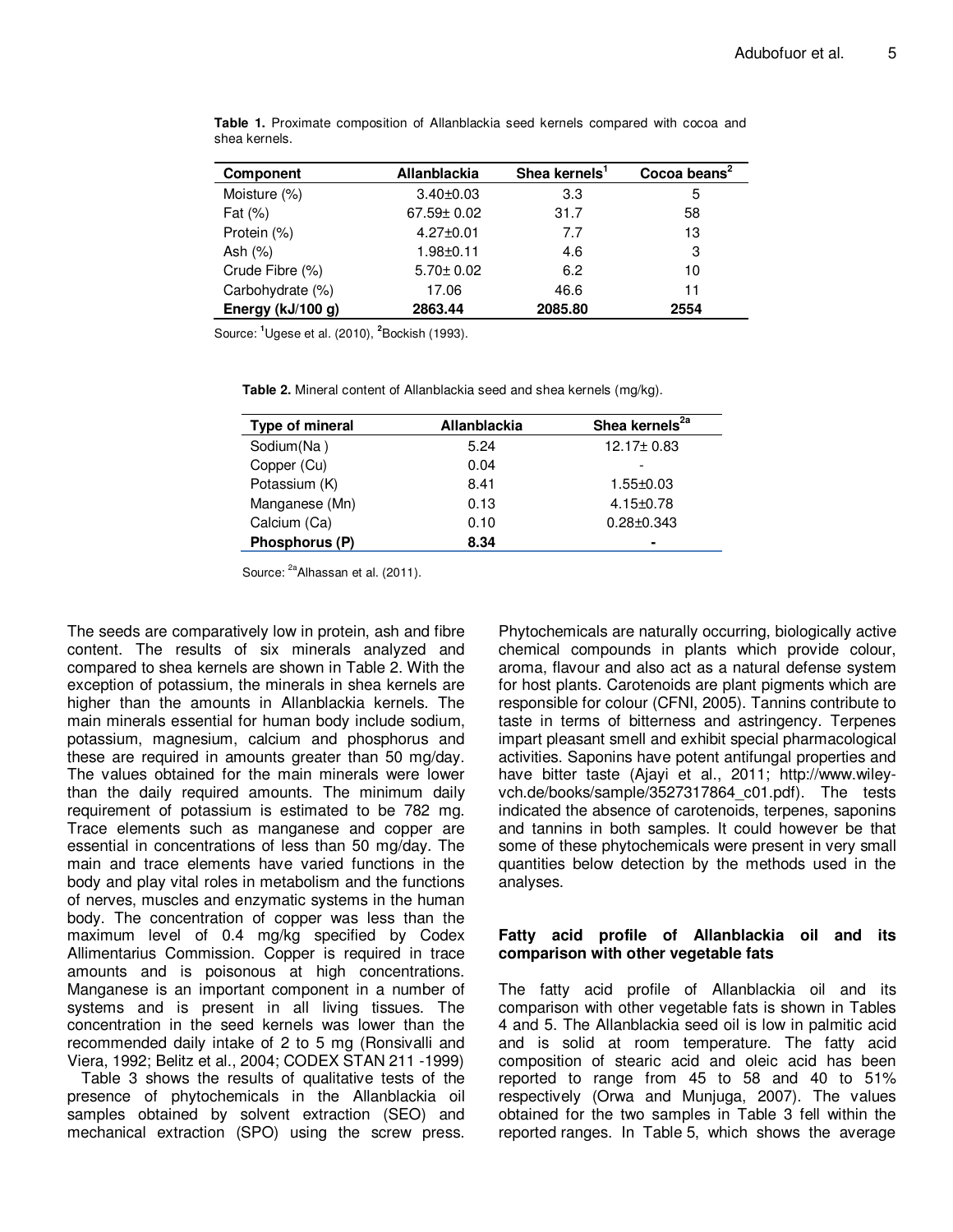| Sample | <b>Carotenoids</b> | Terpenes | <b>Saponins</b> | Tannins |
|--------|--------------------|----------|-----------------|---------|
| SPO    | Absent             | Absent   | Absent          | Absent  |
| SEO    | Absent             | Absent   | Absent          | Absent  |

**Table 3.** Qualitative analyses of lipid soluble phytochemicals in Allanblackia oil.

SPO, Screw-pressed oil; SEO, solvent extracted oil.

**Table 4.** Fatty acid characteristics of Allanblackia oil, borneo (tallow fat), shea butter and cocoa butter.

|          |       |    |    | Fatty acids (%) Allanblackia Shea Butter <sup>4</sup> Cocoa Butter <sup>3</sup> Borneo Tallow fat <sup>3</sup> |
|----------|-------|----|----|----------------------------------------------------------------------------------------------------------------|
| Palmitic | 2.93  |    | 25 |                                                                                                                |
| Stearic  | 52.25 | 42 | 37 | 42                                                                                                             |
| Oleic    | 44.82 | 45 | 34 | 36                                                                                                             |

Source: Belitz<sup>3</sup> et al. (2004); <sup>4</sup>Alander and Anderson (2002).

Table 6. Fatty acid characteristics of Allanblackia oil, palm oil and palm kernel oil.

| Fatty acids (%)               | Oleic acid<br>(C 18:1) | <b>Stearic acid</b><br>(C 18:0) | <b>Palmitic acid</b><br>(C16:0) | <b>Myristic acid</b><br>(C 14:0) | Lauric acid<br>(C 12:0) |
|-------------------------------|------------------------|---------------------------------|---------------------------------|----------------------------------|-------------------------|
| Allanblackia oil <sup>4</sup> | 40-51                  | 45-58                           | $0 - 2$                         | $0 - 1$                          | 0-1                     |
| Palm $\text{oil}^2$           | $26 - 52$              | 1-8                             | $32 - 59$                       | $0 - 7$                          | $0 - 2$                 |
| Palm kernel oil <sup>2</sup>  | 10-23                  | 1-3                             | 7-11                            | 14-20                            | 41-55                   |

**2** Bockish (1993); **<sup>4</sup>** EFSA (2007).

fatty acid compositions of both SEO and SPO, stearic acid content of Allanblackia is relatively higher than the other fats. The oleic acid composition compares very well with shea butter and is comparatively higher than the amounts found in cocoa butter and Borneo tallow fat. Cocoa butter and fats (solid at room temperature) belong to the oils and fats rich in palmitic and stearic acids with the latter referred to as cocoa butter substitutes (or cocoa butter interchangeable fats). They are relatively hard and can crystalline in several polymorphic forms. Their melting points are between 30 and 40˚C. When cocoa butter melts in the mouth a pleasant cooling sensation is experienced. This is characteristic of only a few types of triacylglycerols present in fats which contain predominantly palmitic, oleic and stearic acids. The fatty acid composition is also reflected by the resistance of these fats to auto-oxidation and microbiological deterioration. These fats are utilized preferentially in the manufacture of candy, chocolates and confections (Belitz et al., 2004). Although the major fatty acids represented in Table 4 show some degree of variation, the four plant fats are characterized by high levels of stearic and oleic acids and can similar be used together with cocoa butter as raw materials in the cosmetic and pharmaceutical industries.

Table 5 shows the fatty acid profile of A. paviflora oil, palm oil and palm kernel oil. The predominant fatty acids in Allanblackia oil being oleic acid and stearic acid are very high compared to the amounts found in palm oil and palm kernel oil. Allanblackia oil differs uniquely and distinctively from the other two oils by the extremely high stearic acid content ranging between 45 and 58% as against the respective amounts of 1 to 8 and 1 to 3% in palm oil and palm kernel oil, respectively.

Palmitic acid is the predominant saturated fatty acid in palm oil and in this sense, clearly distinguishes itself from the other two oils by the higher amounts of the fatty acids ranging from 32 to 59%. Palm kernel oil also differs completely from the other two oils in terms of the relatively high percentage composition of myristic and lauric acids. Altogether the saturated fatty acid composition of palm kernel oil ranges between 55 and 75%.

In terms of the monounsaturated fatty acid (MUFA), the three oils have considerable amounts with A. paviflora oil having the highest percentage composition of 40 to 51**%**  followed by palm oil with a percentage composition of 26 to 52%. Among the saturated fatty acids (SFAs), stearic acid is comparatively very high. Major food sources of stearic acid are meat, poultry, fish, grain products and milk/milk products. Fats rich in stearic acid include cocoa butter (typically consumed as chocolate), beef tallow, lard and butter (Kris-Etherton et al., 2005). Contrary to the perception that all SFAs are alike in terms of their cardiovascular disease risk, research demonstrates that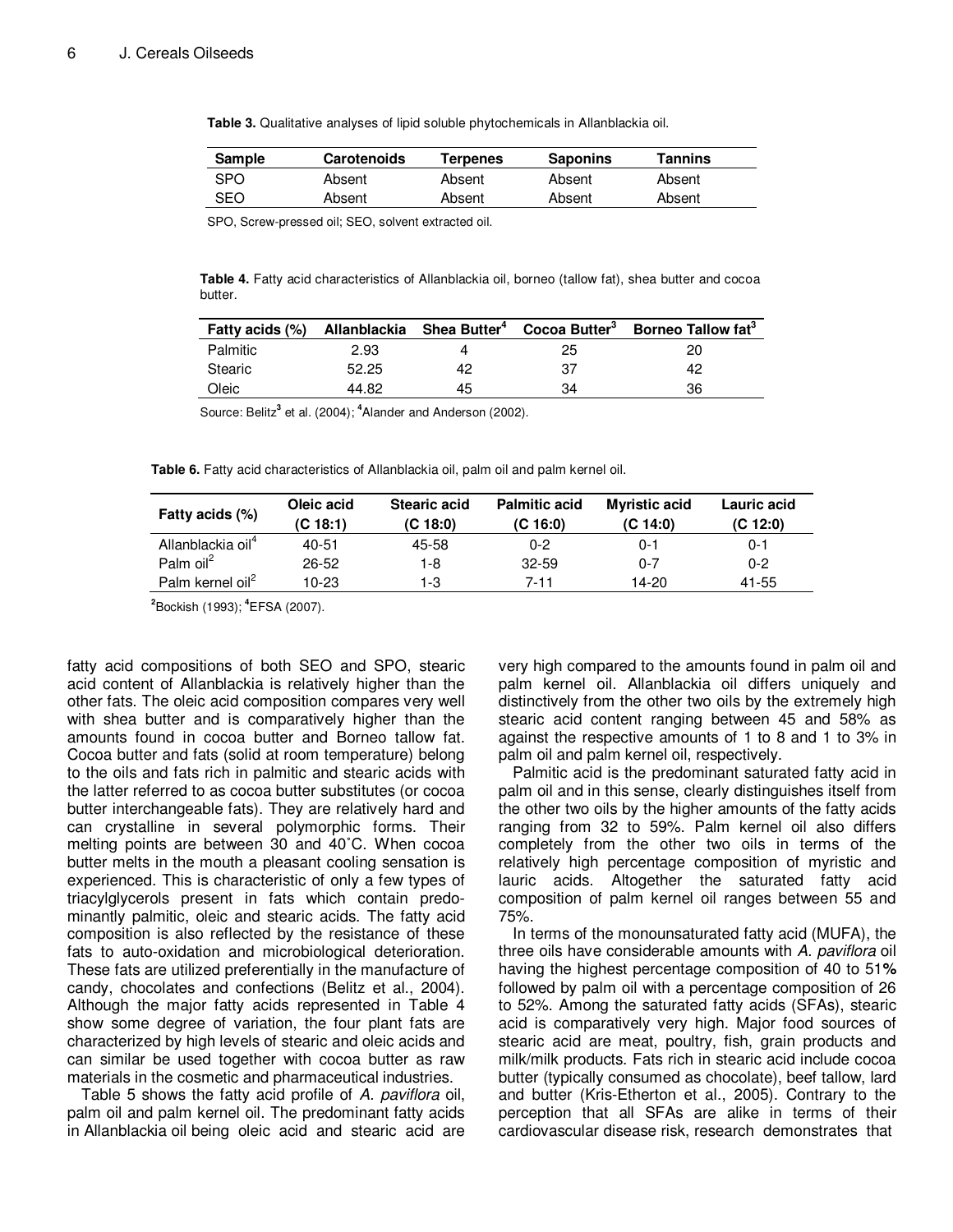|                                    |  | <b>Table 6.</b> Percentage composition of triglycerides in Allanblackia |  |
|------------------------------------|--|-------------------------------------------------------------------------|--|
| oil, cocoa butter and shea butter. |  |                                                                         |  |

| Type of fat                  | Tryglyceride fraction | Composition (%) |
|------------------------------|-----------------------|-----------------|
| Shear                        | SOS                   | 40              |
| butter <sup>5</sup>          | SOO                   | 27              |
|                              | POS                   | 6               |
| Allanblackia                 | SOS                   | 69.1            |
| $\text{oil}^4$               | SOO                   | 23              |
|                              |                       |                 |
|                              | SOS                   | 26.4            |
| Cocoa<br>butter <sup>6</sup> | POS                   | 42.1            |
|                              | POP                   | 18.3            |

Source: **<sup>5</sup>** Alander (2004), **<sup>4</sup>** EFSA (2007), **<sup>6</sup>** Lipp et al. (2001).

individual SFAs differ in their effects on blood cholesterol levels. Although it is classified as a saturated fatty acid, stearic acid is unique among the SFAs, in that investigations (in both human and animal studies) have consistently shown that stearic acid, unlike other long chain SFAs (those longer than 10 carbon chains) has no effect on blood total, LDL cholesterol (that is, 'bad' cholesterols) and high density lipoprotein (HDL) (that is, the 'good' cholesterol) cholesterol levels in adults. Unlike the other predominant long chain SFAs which are palmitic (C16:0), myristic (C14:0) and lauric (C12:0) acids (which increase blood cholesterol levels), stearic acid has been shown to have a neutral effect on blood total and low density lipoprotein cholesterol levels. This implies that this long chain SFA may not increase the risk for cardiovascular disease. Several possible explanations have been proposed to explain why stearic acid does not raise blood cholesterol levels and it has been a subject of considerable research. As to what biological mechanism(s) underlines stearic acid's regulation of cholesterol metabolism remains a question to be resolved (Kris-Etherton et al., 2005; Haumann, 1998; Grundy, 1994; Pearson, 1994; Mensink, 2005).

# **Triglyceride fraction**

Table 6 shows the tryglyceride composition of Allanblackia oil, cocoa butter and shea butter. In shea butter the most common combinations of fatty acid is SOS (S-stearic, O-oleic) making up to 40% of the total trigylcerides followed by SOO (27%) and POS (6%) (Ppalmitic). The study of Di Vincenzo et al. (2005), found that SOO, OOO and SOS are the major triglycerides in shea butter with regional variation. The distinctive triglyceride composition of shea butter and Allanblackia dominated by SOS and SOO makes it easy to separate high melting stearin fraction from the low melting olein fraction by fractionation and the resultant stearin could be further used in the mixture with cocoa butter equivalents. Shea butter is highly regarded in the cosmetic field

because of its high emolliency and moisturization capacities. The cosmetic and soap making industries can use shea butter to formulate cosmetics, soaps, shampoos, creams and balsams for hair and other skin cleansing and rejuvenating products (Alander, 2004). The similar characteristics of Allanblackia with shea butter, makes it potentially and comparably a useful raw material also in the cosmetic industry. Cocoa butter triglycerides are composed predominantly of POS, SOS and POP. Others include SOO and SLS (Lipp et al., 2001).

# **Sensory evaluation and properties of Allanblackia soap**

The sensory properties of the Allanblackia soap samples evaluated by 53 panelists who used the soap to wash an oil-stained cloth are represented in Table 7. Figure 4 shows a sample of soap prepared from Allanblackia oil. The control sample used was Key bar soap, which is popularly sold in the market and usually used by many households for washing. There was no significant difference  $(p > 0.05)$  in the physical properties of the soap produced from the screw-pressed oil (SPO) and the solvent extracted oil (SEO) in terms of texture, lathering ability, washing efficiency and odour. Both soap samples showed good lathering ability and washing efficiency. The texture of both soap samples was found to be very hard and had a mild (that is, neither strong nor weak) odour).

Comparatively, the two soap samples produced from Allanblackia fat were harder than the Key bar soap but had similar washing efficiency. Also, there was a significant difference (p< 0.05) between Allanblackia soap and the Key bar soap in terms of lathering ability and odour. The lather formed from the Key bar soap was very good compared to the Allanblackia soap. In terms of overall acceptability, the Key bar soap was preferred compared to the Allanblackia soap. This might be due to its very good lathering ability, colour and odour. The Allanblackia soap samples were produced without addition of colourants and aroma inducing materials but due to the creamy colour of the soap produced from the screw-pressed oil, it was more preferred, compared to the soap produced from the solvent extracted oil.

The chemical properties of the soap samples were significantly different (p<0.05). Comparatively, the solvent extracted fat had the highest total fatty matter and less moisture content than the screw-pressed oil. Both samples had no excess caustic alkali in the soap. The total fatty matter, free caustic alkali and moisture content of the soap prepared from all the two oil samples were found to satisfy regulations set by the Ghana Standards Authority.

# **Conclusion**

A. *paviflora* kernels are high yielding oilseed which can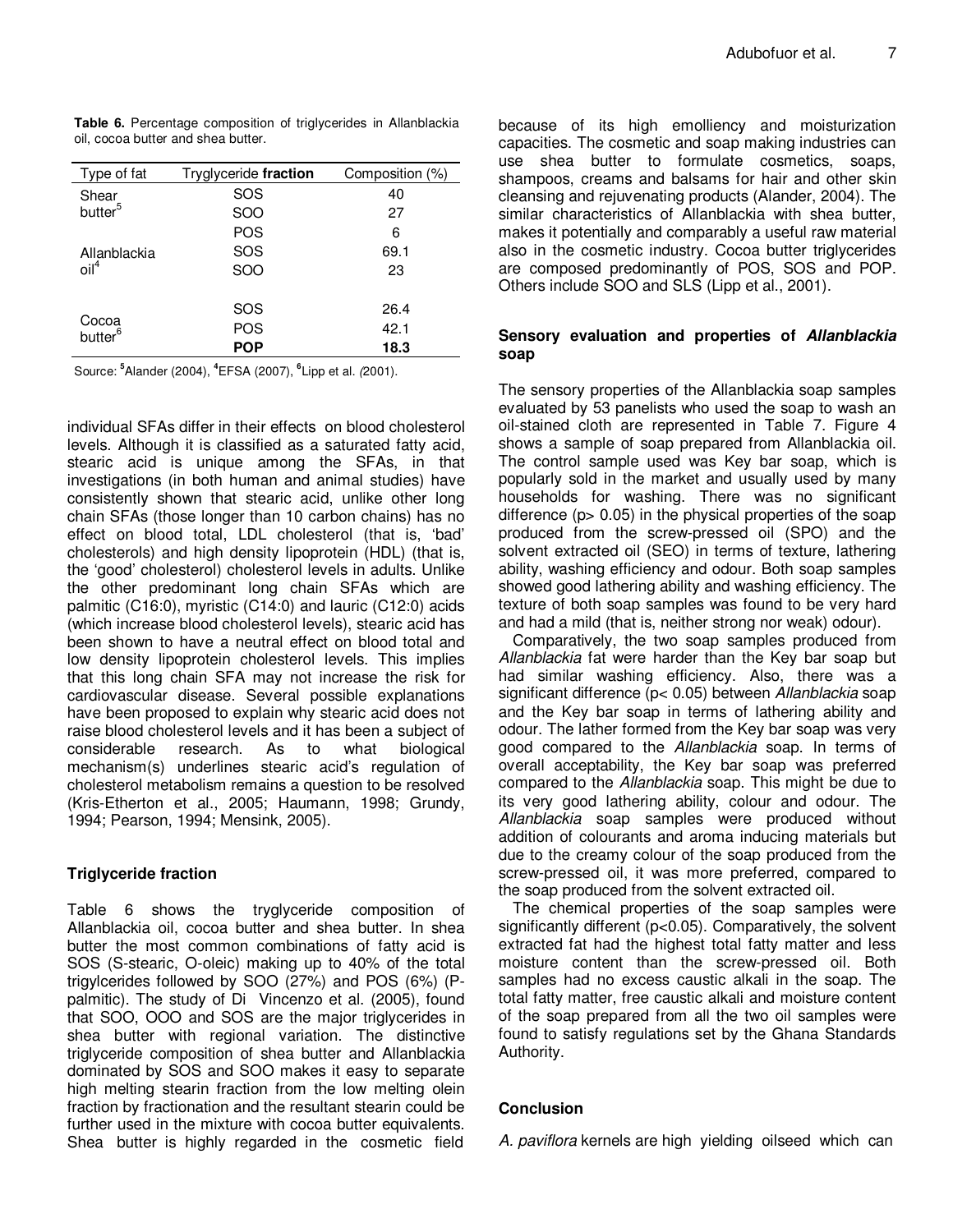|             | <b>Physical properties</b> |                      |                             |                         |                     |
|-------------|----------------------------|----------------------|-----------------------------|-------------------------|---------------------|
| Soap sample | <b>Texture</b>             | Lathering<br>ability | Washing<br>efficiency       | Odour                   | Colour              |
| <b>SPO</b>  | Very hard                  | Good                 | Good                        | Neither strong nor weak | Cream               |
| <b>SEO</b>  | Very hard                  | Good                 | Good                        | Neither strong nor weak | White               |
| Key soap    | Neither hard nor soft      | Very good            | Good                        | Strong                  | Pale Yellow         |
|             |                            |                      | <b>Chemical properties</b>  |                         |                     |
|             | Moisture (%)               |                      | Total fatty matter (%)      |                         | Free caustic alkali |
| <b>SPO</b>  | $27.70 \pm 0.13^a$         |                      | $59.96 \pm 0.02^a$          |                         | Below detection     |
| <b>SEO</b>  | $26.52 \pm 0.11^b$         |                      | 61.89 $\pm$ 0.04 $^{\circ}$ |                         | Below detection     |
| <b>GSA</b>  | < 28                       |                      | > 59                        |                         | < 0.25              |
| <b>LSD</b>  | 1.094                      |                      | 0.522                       |                         |                     |
| <b>SED</b>  | 0.254                      |                      | 0.1213                      |                         |                     |

**Table 7.** Physical and chemical properties of Allanblackia soap.

Values with different superscripts (a and b) in the same column are significantly different (p<0.05); LSD, least significant differences of means (at 5%); SED, standard error of differences of means. GSA, Ghana Standards Authority.



**Figure 4.** A prepared soap from Allanblackia oil.

serve commercially as a rich source of oil. Proximate composition showed a high fat content of 67.59% in A. paviflora kernels and low amounts of protein and minerals. Comparatively, the mineral content in Allanblackia are lower than the amounts in shea kernels. The fatty acid profile of solvent and screw-pressed oils indicated stearic acid and oleic acid as the predominant acids with contents of about 52 and 45% respectively. The extremely high stearic acid content and very low palmitic acid content distinguished Allanblackia from palm and palm kernel oils. The percentage composition of the triglycerides shows that A. paviflora can be used as an alternative vegetable oil to palm oil, cocoa butter and shea butter in the production of food and non-food products. Sensory evaluation of the properties of soap samples prepared from the oil indicated that the soap had good lathering ability and washing efficiency and was comparatively harder than Key soap which was used as the control sample. There was a significant difference (p< 0.05) between the Allanblackia soap and the Key Bar soap in terms of lathering ability and odour.

#### **REFERENCES**

- Ajayi IA, Ajibade O, Oderinde RA (2011). Preliminary phytochemical analysis of some plants seeds. J. Chem Sci. 1(3):58-62
- Alhassan E, Agbemava SE, Adoo NA, Agbodemegbe VY, Bansah CY, Della R, Appiah GI, Kombat EO, Nyarko BJB (2011). Determination of trace elements in Ghanaian shea butter and shea nuts by neutron activation analysis. Res. J. Appl. Sci. Eng. Technol. 3(1):22-25
- Alander J (2004). Shea Butter- a Multi Functional Ingredient for Food and Cosmetics. Lipid Technol. 16:202-205.
- Alander J, Andersson AC (2002). The Shea Butter Family the Complete Emollient Range for Skin Care Formulations. Cosmetics and Toiletries Manufacture Worldwide 2002:28–32.
- AOAC (1990) Official Methods of Analysis. 15<sup>th</sup> Edition. Association of Official Analytical Chemists, AOAC Pub, Virginia, U.S.A. 69-84:951- 979
- Asante FA (1993). The Chemistry of three indigenous seeds and their extraction, nutritional and industrial potentials of their oils. MPhil thesis. Department of Biochemistry, KNUST, Kumasi. pp. 42-73
- Bockish J (1993). Handbook of Food Technology-Food fats and oils. Eugen Ulmer Limited and Co. p. 240
- Buss C, Tissari J (2010). Allanblackia-an ingredient for poverty reduction

www.rural21.com/uploads/media/R21\_Allanblackia\_0310\_01.pdf visited on November 12, 2012

- Belitz HD, Grosch W, Schieberle P (2004). Food Chemistry third Edition, pp.427-431, 643, 651-652
- Bürkle E, Palenberg M (2009). Allanblackia Supply chain as a Strategic Alliance with Unilever R&D Netherlands. Global Public Policy Institute, GPPi. Pp. 19-20.

CODEX STAN 211-1999,

www.Codexallimentarius.org/input/…/standards/337/cxs\_211e.pdf visited on December 03, 2012.

CFNI (2005). Phytochemicals. Carribean Food and Nutrition Institute, UWI Campus, st. Augustine Trinidad, W.I.